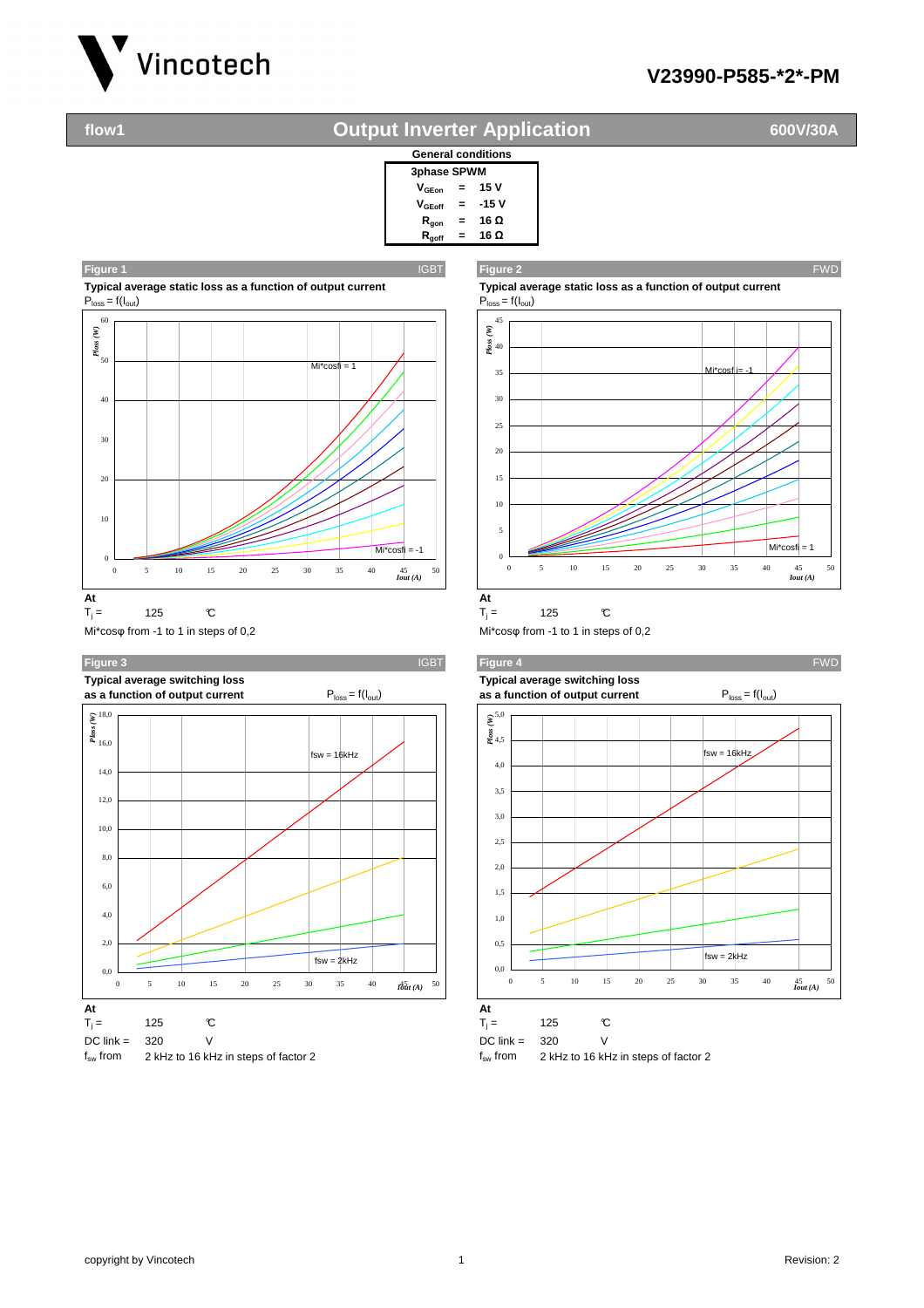

## **V23990-P585-\*2\*-PM**

# **flow1 600V/30A Output Inverter Application**



**Typical available 50Hz output current as a function of Typical available 0Hz output current as a function Mi\*cos φ and switching frequency**  $I_{\text{out}} = f(f_{\text{sw}}, Mi* \cos φ)$  **of switching frequency** I<sub>outpeak</sub> = f(f<sub>sw</sub>)







| $\Gamma_{\rm i} =$                               | 125  | r.                            |
|--------------------------------------------------|------|-------------------------------|
| DC link =<br>$\mathsf{\Gamma}_{\mathsf{h}}$ from | -320 | 60 ℃ to 100 ℃ in steps of 5 ℃ |
| ست ۱۸i                                           |      |                               |

## $Mi = 0$